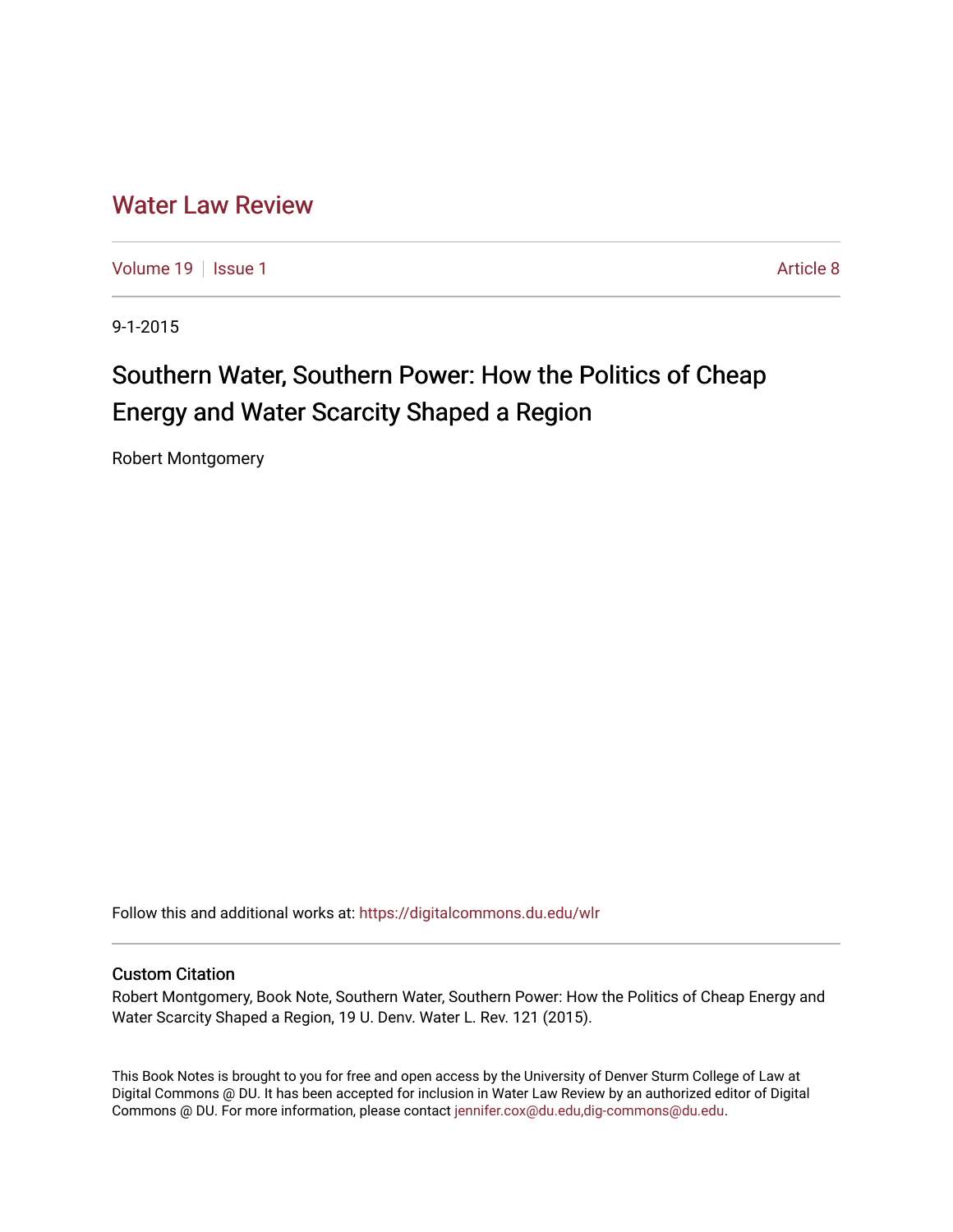## **BOOK NOTE**

**Christopher J. Manganiello, Southern Water, Southern Power: How the Politics of Cheap Energy and Water Scarcity Shaped a Region,** University of North Carolina Press, Chapel Hill, NC (2015); 204 pp.; ISBN 978-1- **4696-2005-3.**

Christopher J. Manganiello is an environmental historian and the Director of Policy at the Georgia River Network. Manganiello studies the development of water resources in the American South and its social and environmental consequences. In *Southern Watei; Southern Powenr" How the Poliics of Cheap Energy and Water Scarcity Shaped a Region,* Manganiello describes the competition between private and public actors to develop cheap energy, build a connected infrastructure, and produce social outcomes. The book refers to two regions: the New South, which includes the old Confederate states after the Civil War; and the Sun Belt, encompassing the southern United States south of the thirty-sixth parallel. Manganiello astutely observes how the economics and politics of water resources and energy development in the New South and the Sun Belt contributed to social norms and shaped public policy.

In chapter one, "Lowell of the South," Manganiello describes the geographic, ecological, and economic conditions in the southern United States before, and leading up to, the Civil War. He follows John Muir, the founder of the Sierra Club, on Muir's trip through the South immediately following the Civil War. On Muir's travels down the Chattahoochee River, he documented the striking beauty of the countryside, but also described an uncivilized rural region where former slaves and plantation owners reminded him that the Civil War had only just ended. Manganiello argues that Muir only observed part of the story. In fact, since the 1700s, residents of the South knew the region's energy potential, even in the absence of coal and oil. The Savannah River watershed in Georgia, South Carolina, and North Carolina contains fast rivers flowing from the highlands in the Appalachian Mountains to the Adantic Ocean. Through the eighteenth and nineteenth centuries, local boosters turned water resources into an impressive renewable energy system. Cities like Augusta, Georgia resembled New England mill towns, and by the late 1800s, developers had built a sophisticated transnational energy system that excelled in producing hydroelectric energy. Developers also improved production techniques and became capable of generating and delivering energy to many agricultural and industrial communities.

In chapter two, "Dam Crazy for White Coal in the New South," Manganiello emphasizes the many successes, but also limitations, of private corporations in energy development in the New South. He explains how those limitations eventually led to conflicts between corporations and government actors.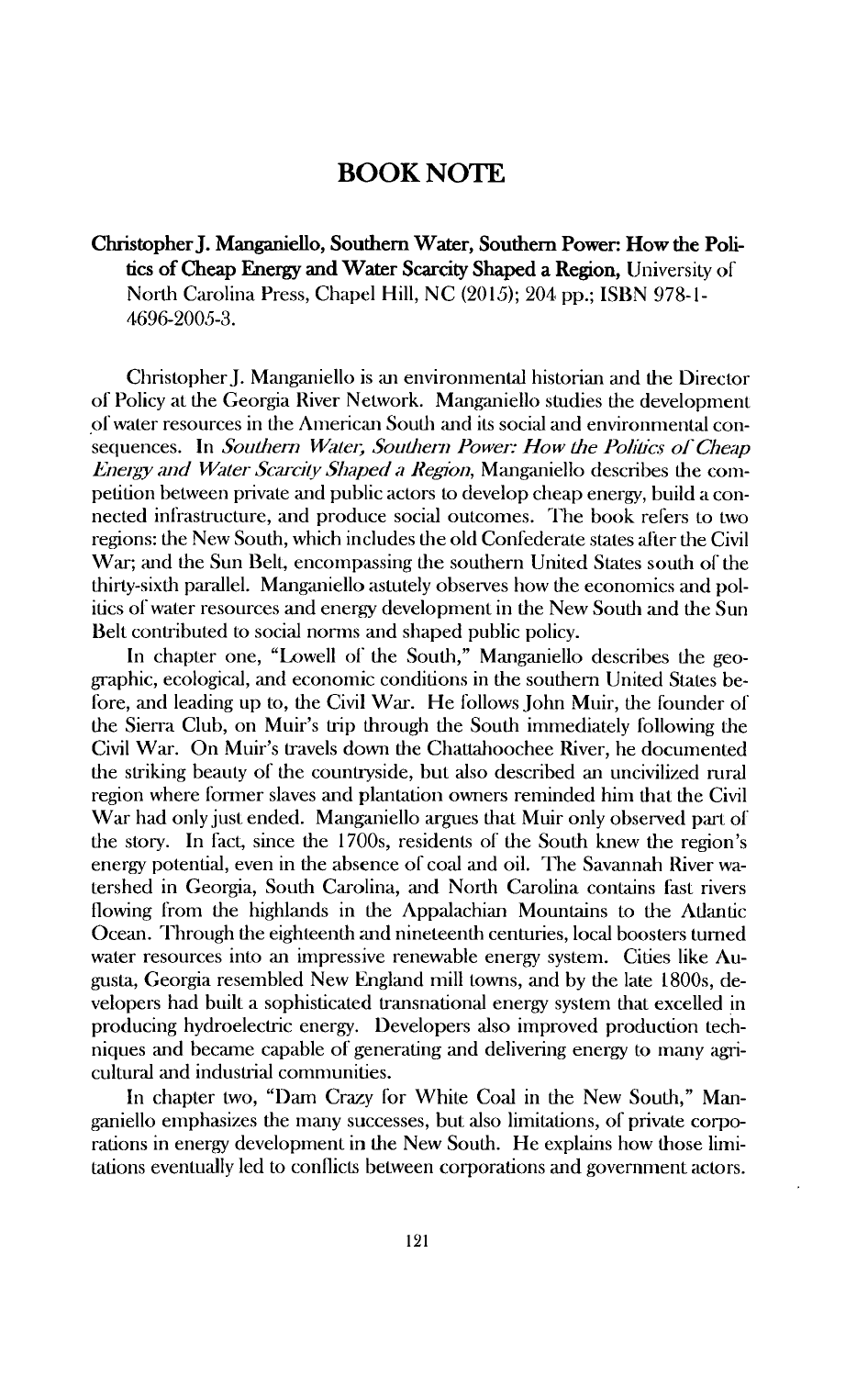Coal and oil were scarce in the New South, and freight costs and labor uncertainty made those forms of energy more expensive. In response to the geographic and economic reality, developers took advantage of abundant and renewable water resources to bring cheaper hydroelectric power to the region. The largest companies built dams and developed a massive power grid connecting several urban centers and agricultural communities. Development of cheap energy attracted northern businesses to the region and provided cities like Atlanta the power to thrive. However, even though private industry succeeded in developing this grid, the region's geology made expansion and maintenance more expensive than anyone had anticipated. Companies had no choice but to build on porous limestone. Dams tended to sink and shift on the soft limestone, contributing to leaks that required frequent and expensive repairs. As a result, companies incurred higher expenses in order to ensure the stability of their structures, and increasing infrastructure costs limited the services they could provide to agricultural communities.

Although water resources were apparently abundant in the New South, the region showed it was still susceptible to drought when low rainfall contributed to severe power shortages in the summer of 1925. Corporations learned to transfer energy between regions, but the shortages fostered long term supply concerns. The 1925 drought taught people that the interconnected power grid was beneficial, but companies reverted to coal to ensure energy supply in future droughts. Intrigued by cheap renewable energy, the Tennessee Valley Authority ("TVA") became determined to ensure that hydroelectric power remained a cornerstone in the region. Additionally, progressives and liberals politicized hydroelectric energy because they were weary of monopolization, unregulated actors, and concerned for rural communities. They sought to displace some of the private energy production to ensure that the region would continue to use hydroelectric energy.

The author begins chapter three, "New Deal Big Dam Consensus," by telling the story of Hamburg, South Carolina, a center for African American commerce in the New South. Corporations neglected to build levees in Hamburg, and consequently, floods all but eliminated the city in 1929. The tragedy highlighted social inequalities and selective development that galvanized opposition to private corporations. Next, leading up to and during the Great Depression, energy companies were reluctant to expand to rural and agricultural areas. Their reluctance provided additional momentum to the federal government's vision for energy development. In 1933, Congress authorized the TVA to build twelve major dam facilities in twelve years with the goal of bringing cheap electricity to farmlands. Meanwhile, utility executives opposed the new government projects because they threatened corporate profits, but Southern Democrats rallied behind the TVA because energy companies would not electrify rural communities. Conversely, conservatives and many white Democrats grew skeptical of Roosevelt's New Deal big dam projects. They worried the TVA would target towns like Hamburg, and viewed such projects as a threat to the social and economic order in the region.

Chapter four, "A Keystone Dan and Georgia's New Ocean," chronicles the development of the Clarks Hill dam on the Savannah River. The Savannah River establishes part of the Georgia and South Carolina border, and the dan would become the largest hydroelectric project south of Tennessee and east of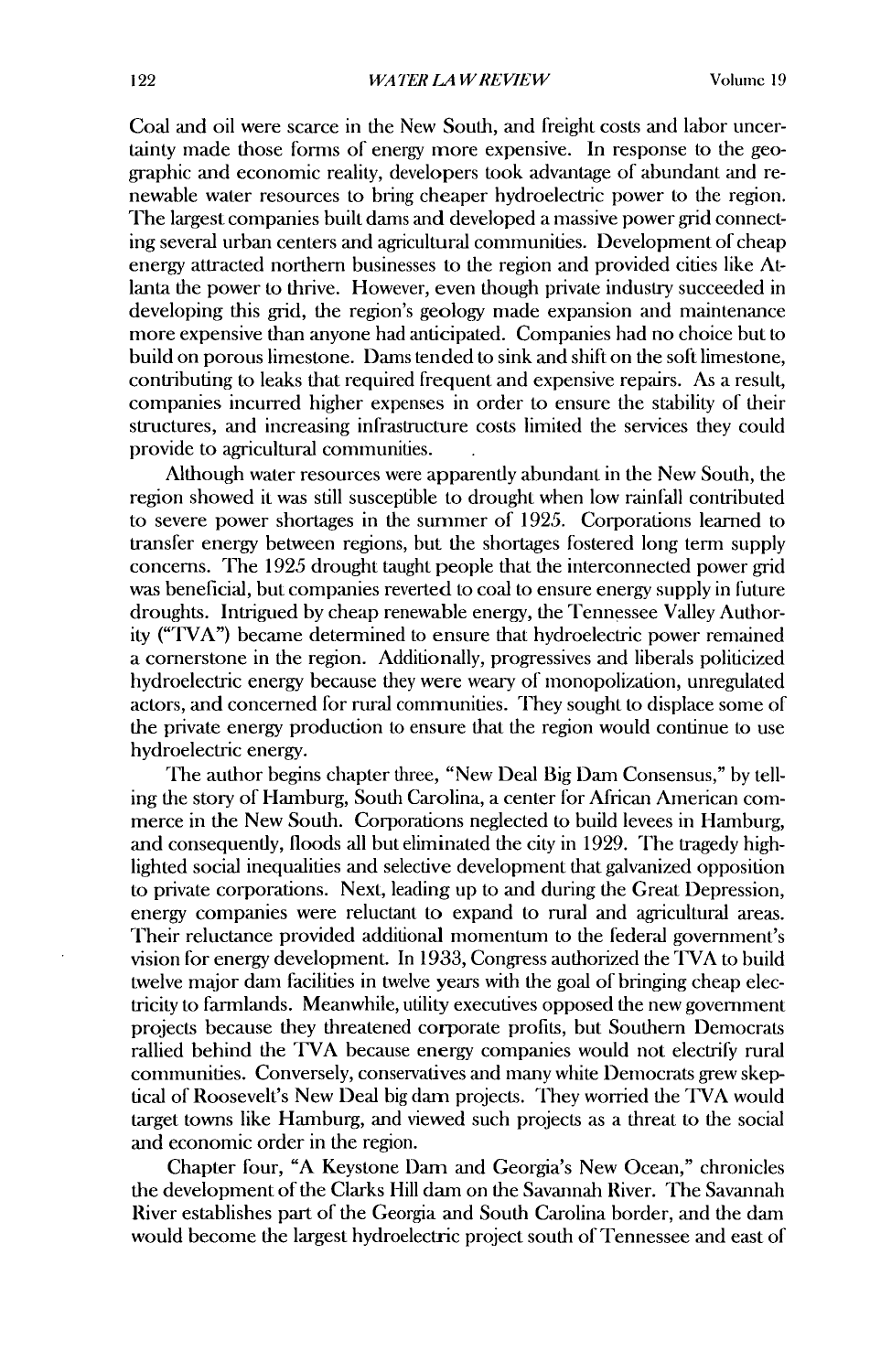the Mississippi River. Private corporations, state governments, and the federal government disputed how to develop the project, and who would control the final product. These disagreements embodied the economic and social tensions in the region. The Army Corps of Engineers (the "Corps") had gained increasing support throughout the 1930s by emphasizing the need to provide cheap hydroelectric energy to both urban centers and agricultural communities. With this growing support, the Corps displaced private corporations as the largest developer of hydroelectric power in the New South by the 1940s. Consequently, the Corps won the job at Clarks Hill. Its goal there was to render the Savannah River navigable year round, provide a stable energy supply, and pacify flooding in the Savannah River watershed.

The eventual reservoir at Clarks Hill would cover seventy-one thousand acres mad create twelve hundred miles of shoreline, but it would also displace at least two hundred area residents. The Corps also intended Clarks Hill to yield recreation areas for residents of the region; however, the prospect of recreation created additional tension over whether to segregate those areas. Opponents of Clarks Hill claimed the project was socialist in nature, and was government intrusion on private property. Southern Democrats like Senator Strom Thurmond favored the project, but not at the expense of white supremacy mad segregation in the South. Ultimately, Clarks Hill began producing energy in 1953, but rivals lobbied hard enough that many of the planned recreation areas never manifested. Eventually consensus developed that big dam developments were valuable, but race, class, recreation, and inclusiveness becarne themes in negotiations for other dam projects across the region.

In Chapter live, "Big Dam Backlash Rising in the Sun Belt," Manganiello describes the breakdown of the New Deal big dam consensus. Georgia experienced massive water shortages in the 1950s caused by severe drought. In response, Georgia enacted plans to balance water and energy supply. However, despite the growing skepticism of New Deal big dam developments, the federal government approved and funded another massive project called the Hartwell darn. The federal government argued that the energy it would produce was necessary for national security during the Cold War. Although the federal government completed Hartwell, major energy companies like Duke Energy, private property holders (including Clemson College), and states' rights advocates drew concessions from the federal government. For example, the original plan at Hartwell would not have afforded many towns or private citizens' water rights in the new reservoir. The federal government agreed to expand access to Hartwell when Georgia politicians threatened to enact new water laws that would allow for more liberal water use. Georgia received funding to establish programs that helped build irrigation lines and ponds for farmers. Eventually, several communities gained water rights at Hartwell, the Corps built levees for Clemson and other towns, and the federal government paid millions to private property holders who lost land due to the new reservoir.

In chapter six, "Countryside Conservatism and Conservation," the author relates how the Corps sought to develop the final undammed stretch of the Savannah River at Trotter Shoals. Rather than promote the traditional trio of benefits-hydroelectric power, navigation, and flood control-the Corps promoted the project as an energy producer and recreation area. Corporations,